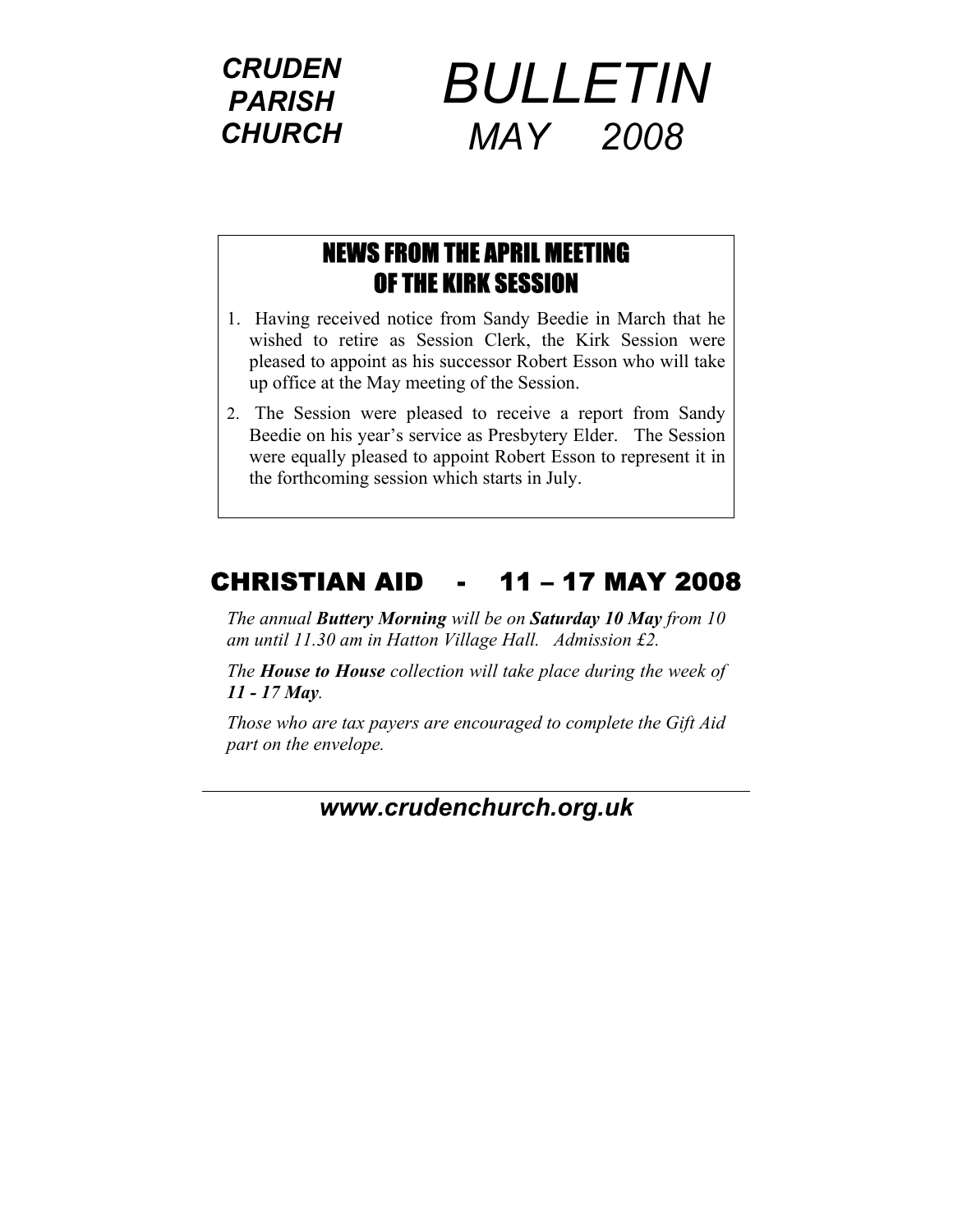

# **MAY 2008**

### EACH WEEK

Wednesdays 7.30 pm Choir Practice in the Old Church Hall Sundays 10.00 am Children's Sunday Club in the Old Church & Stables

Thursday 1st : Guild Presbyterial Council Coffee Evening 7. 30 pm New Deer Church Centre

## 3rd - 4th National Gathering, Ingliston

Sunday 4th : MORNING SERVICE 10.00 am Old Church Service conducted by Alice MacLeod, Reader in Training

Saturday 10th : Christian Aid Buttery Morning 10.00 am Hatton Village Hall

## 11th – 17th Christian Aid Week

| Sunday 11th |         |                | MORNING SERVICE                                                                                           |  | $10.00$ am        |                  | Old Church |
|-------------|---------|----------------|-----------------------------------------------------------------------------------------------------------|--|-------------------|------------------|------------|
| Sunday 18th |         | $\cdot$        | UNITED MORNING SERVICE 9.30 am<br>therefore no service in the Old Church<br>Church Walk – Sands of Forvie |  | $11 \text{ am}$   | <b>ST JAMES'</b> |            |
| Sunday 25th |         | $\mathbb{R}^2$ | <b>UNITED MORNING SERVICE 10.00 am</b><br><b>Sacrament of Holy Communion</b>                              |  |                   |                  | Old Church |
| Monday 26th |         |                | Kirk Session meeting                                                                                      |  | $7.30 \text{ pm}$ | Old Hall         |            |
|             | ******* |                | <b>MAY HYMN BOOK CH4</b>                                                                                  |  |                   | *******          |            |
|             |         |                | THE NEXT ISSUE OF THE BULLETIN WILL COME<br>OUT ON $25$ MAY. Copy for inclusion to be handed              |  |                   |                  |            |

in to the Manse as soon as possible.

Anyone who might be considering whether they would like to join the church should contact the minister. All those intending to become full church members are invited first of all to start attending church services.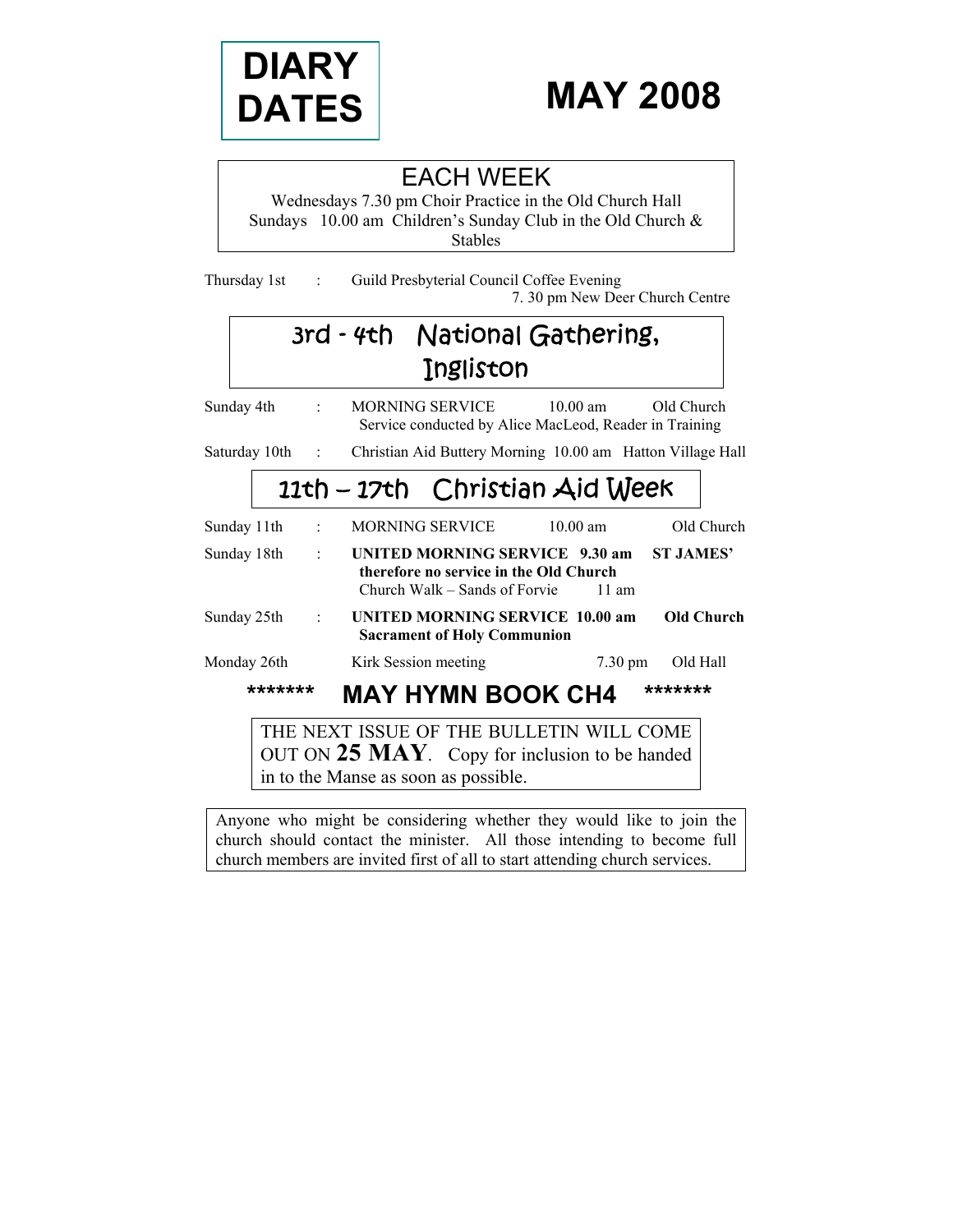# **PARISH REGISTER**

**DEATHS** 

\*denotes member

\*Miss Barbara Davidson, Kirkburn Court Nursing Home, Peterhead. \*Mrs Rosemary Hay, 22 Errollston Road, Cruden Bay. \*Mr Charles Smith. 177 Braehead Drive, Cruden Bay

 *Apologies are extended to Mrs Eveline Wackett for the wrong spelling of her first name last month.* 

HOLY **10 125 May** 

**COMMUNION**  $\sum_{\alpha}$  old Church 10 am

**Duty Elders** Kate Clark, Betty Forrester, Mary Bratton, Annette Garden, Robert Petticrew, Sandy Smith, Andrew Clyne, John Lamb, Rosemary Pittendrigh, Robert Esson.

#### **TO THOSE ON SUNDAY DUTY If you are unable to fulfil your door duty, please try to find your own replacement before informing Sandy Beedie (door rota)- 841370 or Mary Esson (teas rota) 812206.**

Our Church Treasurer, Rosemary Pittendrigh, has informed the Kirk Session of the positive results of the recent Stewardship Campaign. We are grateful to all the members who are generous in their support of the church.

**CHRISTIAN AID POSTSCRIPT** On the front cover of the Bulletin there is an encouragement to taxpayers to complete the Gift Aid declaration on the Christian Aid Week envelopes. Please note that if you do NOT want follow up material from Christian Aid you must tick the appropriate box – otherwise you will receive later mailing.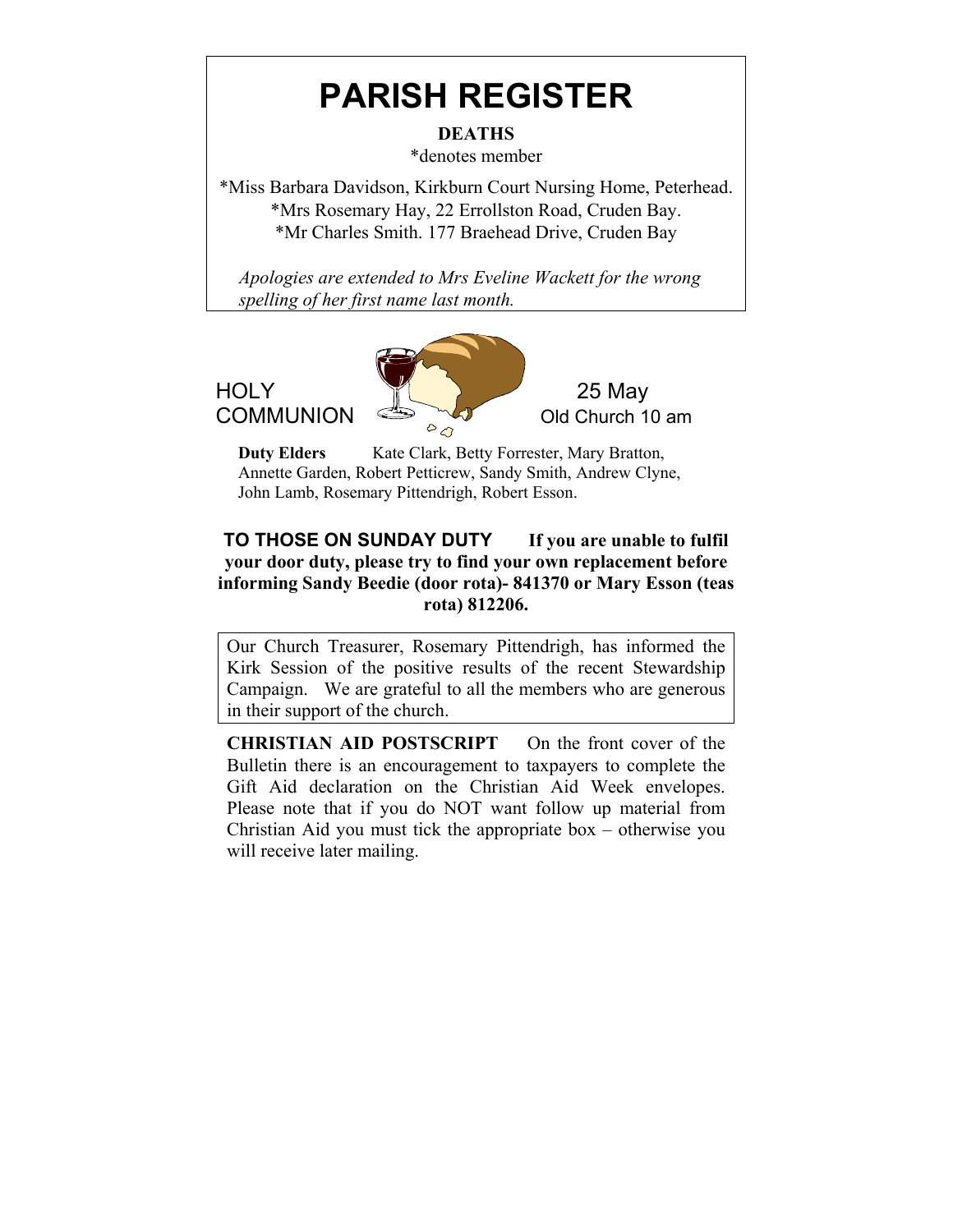### **SUNDAY MORNING DUTIES OLD CHURCH 10 am**

| <b>Date</b> | Door                                  | <b>Flowers</b>           | <b>Teas</b>                                      | <b>Children</b>                                                                               |
|-------------|---------------------------------------|--------------------------|--------------------------------------------------|-----------------------------------------------------------------------------------------------|
| 4 May       | Mary Bratton<br>Margaret Mitchell     | Atholene Ritchie         | Iris Durno<br>Kathleen Craig                     | Holiday                                                                                       |
| 11 May      | Mary Bratton<br>Margaret Mitchell     | <b>Betty Forrester</b>   | Mary Esson<br>Dorothy Cruickshank                | Katherine Hyman<br>Maureen Reid<br>Mary Bratton<br>S or C Skinner<br>Charlotte Lamb           |
| 18 May      |                                       | <b>NO SERVICE</b>        |                                                  | Karla Buswell<br>Marie Forsyth<br>Brenda Cadger<br>Sharon Rennie<br>Charlotte Lamb            |
| 25 May      | Anne McNaughton<br>Sandy Beedie       | Anne McNaughton          | Mary Esson<br>Lewis McKechnie                    | Katherine Hyman<br>Maureen Reid<br><b>Beatrice Fawkes</b><br>S or C Skinner<br>Charlotte Lamb |
| 1 June      | Mary McNaughtan<br>Robert Esson       | Mary Esson               | <b>Beatrice Fawkes</b><br>Doreen Buchan          | Holiday                                                                                       |
| 8 June      | Mary McNaughtan<br>Robert Esson       | Fiona Stephen            | <b>Betty Forrester</b><br><b>Elizabeth Bruce</b> | Karla Buswell<br>Marie Forsyth<br>Brenda Cadger<br>Joyce Fowlie<br>Charlotte Lamb             |
| 15 June     | <b>Beatrice Fawkes</b><br>Helen Smith | Margaret Cruickshank     | Margaret Jamieson<br>Mary Bratton                | Katherine Hyman<br>Maureen Reid<br>Mary Bratton<br>S or C Skinner<br>Charlotte Lamb           |
| 22 June     | <b>Beatrice Fawkes</b><br>Helen Smith | <b>Wallace Donaldson</b> | Jessie MacDonald<br>Anne Cadey                   | Karla Buswell<br>Marie Forsyth<br>Brenda Cadger<br>Sharon Rennie<br>Charlotte Lamb            |
| 29 June     | Irene Will<br>Muriel Cantlay          | Jean Beedie              | Mary Esson<br>Elma Cumming                       | Katherine Hyman<br>Maureen Reid<br><b>Beatrice Fawkes</b><br>S or C Skinner<br>Charlotte Lamb |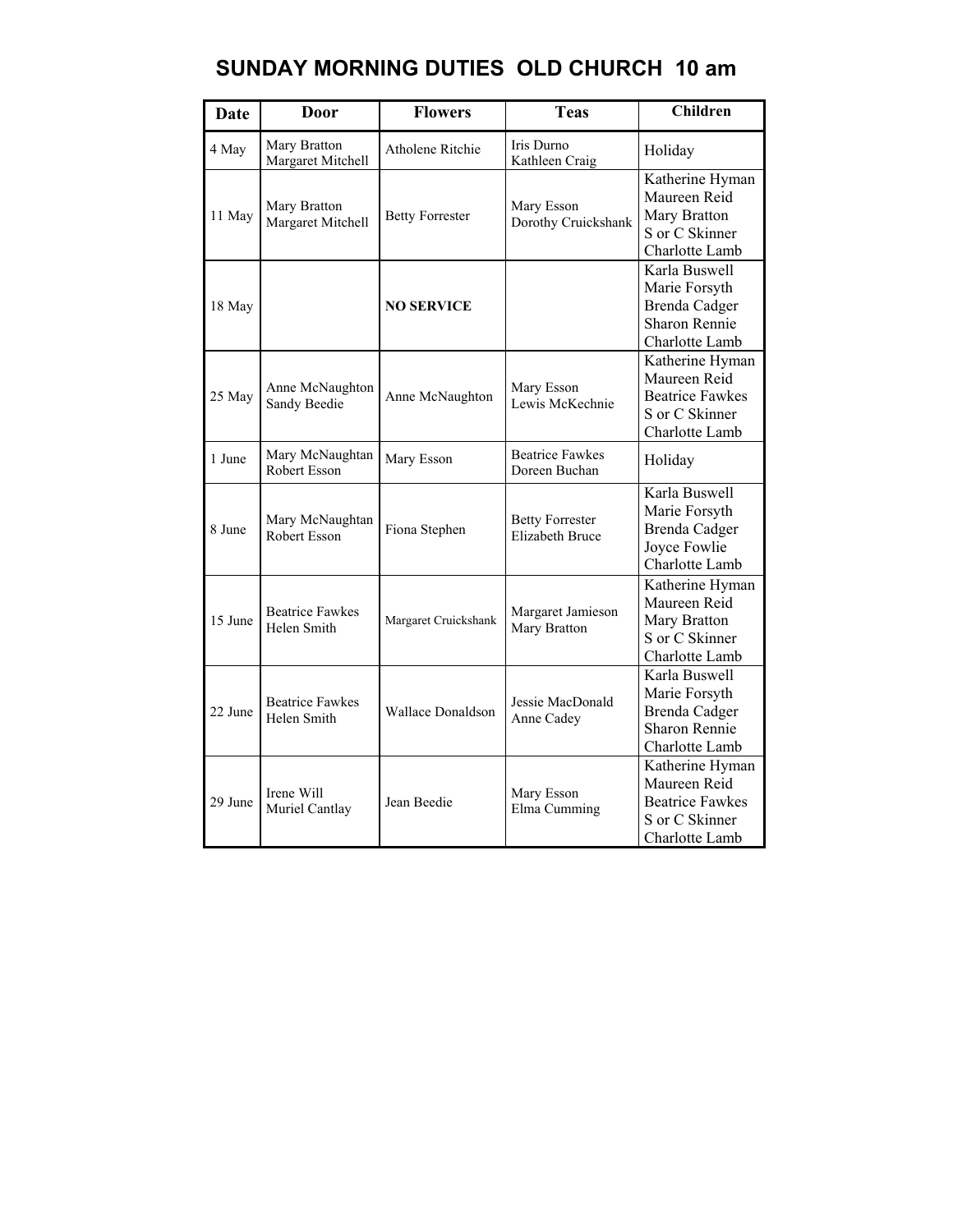#### MINUTE OF CONGREGATIONAL MEETING

#### **At Cruden Old Church on Sunday 13 April 2008 at which place and date the congregation met and was constituted with prayer.**

The Minister explained to the congregation the single reason for the meeting, and called on Mrs Rosemary Pittendrigh, Treasurer, to put forward a proposal from the Kirk Session regarding the disposal of the West Church, Hatton.

On behalf of the Kirk Session, she proposed that the congregation *support the Kirk Session in its decision to dispose of the West Church and approve the sale of the West Church building and the adjacent ground belonging to the congregation lying to the west of the Manse.* 

The Minister called for questions and comments on the proposal. Discussion ensued regarding the exact area to be covered, and to the contents of the building. A vote was called for, and the congregation by an overwhelming majority agreed the proposal.

The Minister thanked the congregation for their attendance and closed the meeting with prayer.

#### WATCH & TALK GROUP APRIL MEETING

The 4th Session of 'God's Global City' covered the areas of the Sudan and the Middle East where Christianity is still a minority religion but, despite that, it is progressing at a steady pace. The Christian Coptic Church in Egypt has been in existence since the 1st century which would suggest Christianity has a great staying power throughout the centuries. The Christians in the Middle East take their social responsibility very seriously. Being able to teach Christianity to the ordinary people was quite difficult until the introduction of Sat-7 which is a Satellite Channel reaching into the homes of all those with the facility to receive it thus allowing the word of God to reach a wider audience.

The 5th Session touched on the fact that migrant workers moving from one country to another took with them their own religions which did not always please the people of the countries they chose to settle in. This situation has invariably brought trouble and unrest to a lot of communities whereas if the hand of friendship had been extended to each other that would show that actions, not words, can bring a more satisfactory result.

Overall 'God's Global City' video allowed the viewers to understand that in the main Christianity and most other religions have the same aim in life and perhaps if we walk side by side we will all reach our goal together.

Our Meeting ended with a short Communion Service taken by our minister, Rodger Neilson. Our thanks must be extended to Marilyn Samways for welcoming us into her home during the 2007/8 Session and always providing us with an enjoyable 'cuppa' after each meeting.

Jenny McGarrol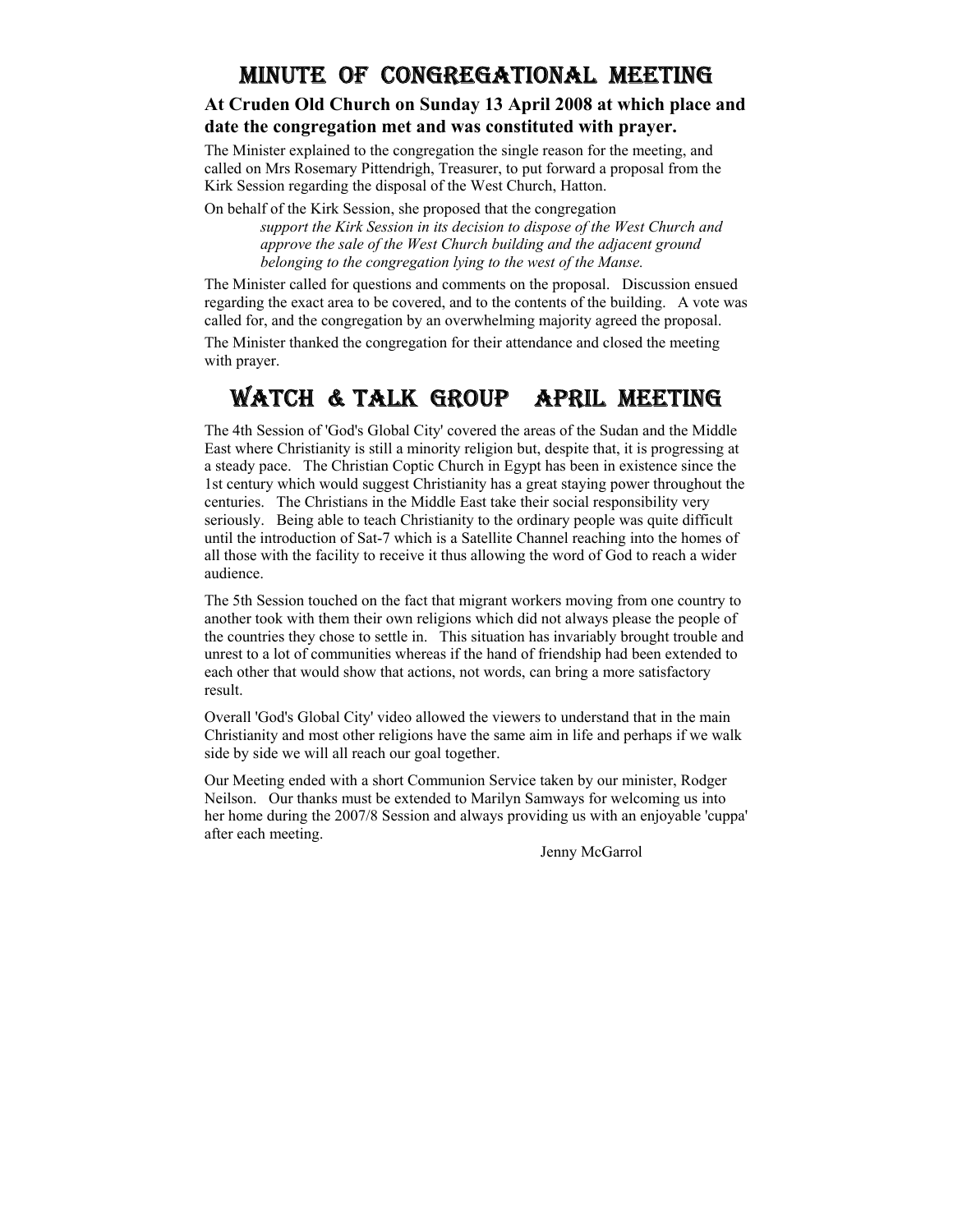

### *CONGRATULATIONS*

To **Mr & Mrs J Nicolson, 157 Braehead Drive, Cruden Bay,**  who will be celebrating their Diamond Wedding this month.

Our apolgies are extended to **Mrs Merrie Rennie, Sunnybank Care Home** because in last month's Bulletin we aged her 4 months by saying that her 90th Birthday was in April when, in fact, it is not due until July.

The minister would welcome, in writing please, e-mail preferred, any news for this feature in the Bulletin. He feels that it should not simply be a list of anniversaries and birthdays.

## APRIL CHURCHES WALK

Aberdeen March Stones Trail

12 of us met at the Esplanade by the River Don to tackle this walk, including Peter and Trish Robinson from St James's and Sheila Harris. Sheila was one of our regular walkers before she and her husband, Ted, moved to live in Aberdeen.

The Stones get their name from a march round the boundary of lands granted to Aberdeen custodianship by Robert the Bruce. There are a total of 66 Stones in and around Aberdeen but the Group only did Trail 1 which included Stones 55 to 66. We actually did it backwards from 66 to 55!! The weather was kind to us and the sun shone all afternoon. It was a very interesting experience finding the stones and reading about their origin in the brochure.

We ended our walk by having tea and coffee in the Northern Hotel. *Jenny McGarrol*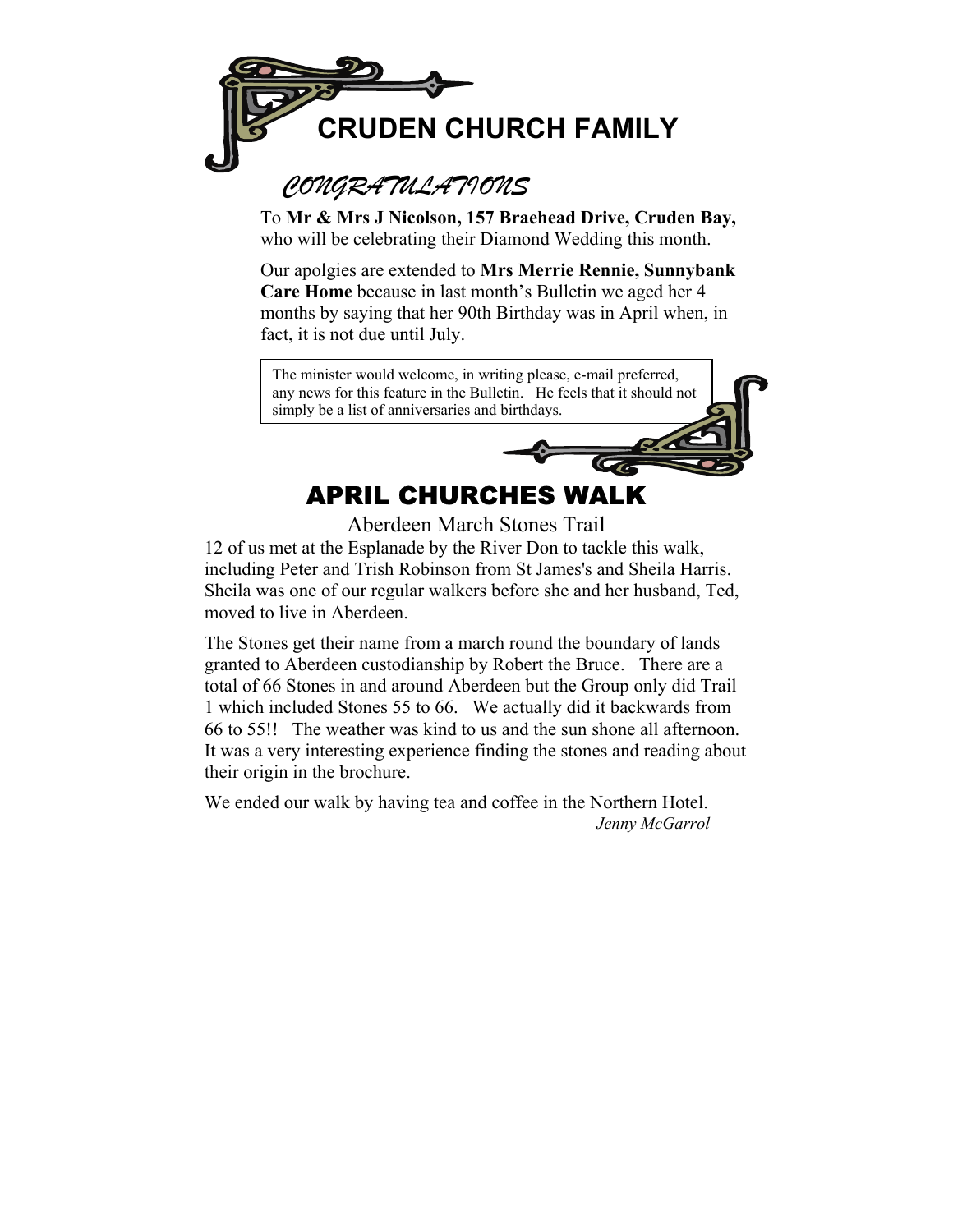# PANCAKES SESSION END

Pancake Coffee and Chat Mornings are over until September. The numbers have continued to increase each month until 2 April when there were around 25. The Fairtrade stall was set up at the March 'get together'. Business was brisk and support for a "Gift for Life" project care of Traidcraft was also well supported.

Along with donations collected previously, £338 will be sent to the "Opportunity Knocks" project in Bangladesh. This project will help over 1,000 small businesses to grow providing vital employment and income opportunities to around 6,000 producers. The project will run for five years and will be life changing for many Bangladesh producers and their families.

Isobel Young and I would like to thank all those who have attended monthly the Coffee and Chat Mornings and enabled the donation to be sent. Have a happy summer!

*Beatrice Fawkes* 

# CRUDEN GUILD

Mrs Muriel Cantlay welcomed members and friends to the March meeting. After the opening hymn Mrs Anne McNaughton read from Ephesians and Mrs Beatrice Fawkes led us in prayer. Mrs Cantlay then introduced our speaker the Rev Gerald Stranraer-Mull, rector of St James'.

We enjoyed a very interesting, informative and amusing talk firstly on the life and works of Dr Pratt, former rector of St James' and noted author. His most famous book in the North East being Pratt's Buchan. The Rev Stranraer-Mull then went on to tell us a little of his life story and how his love of history had given him a strong connection with Dr Pratt.

Mrs Alison Neilson proposed the vote of thanks. After a cup of tea and chat the meeting was closed with prayer.

This year the **Senior Citizens Outing** is going to Brechin Castle Centre followed by high tea at the Burnett Arms, Banchory on Thursday 5 June. An invitation is extended to all senior citizens who are church members. Please see the enclosed notice.

*Shonah Taylor*